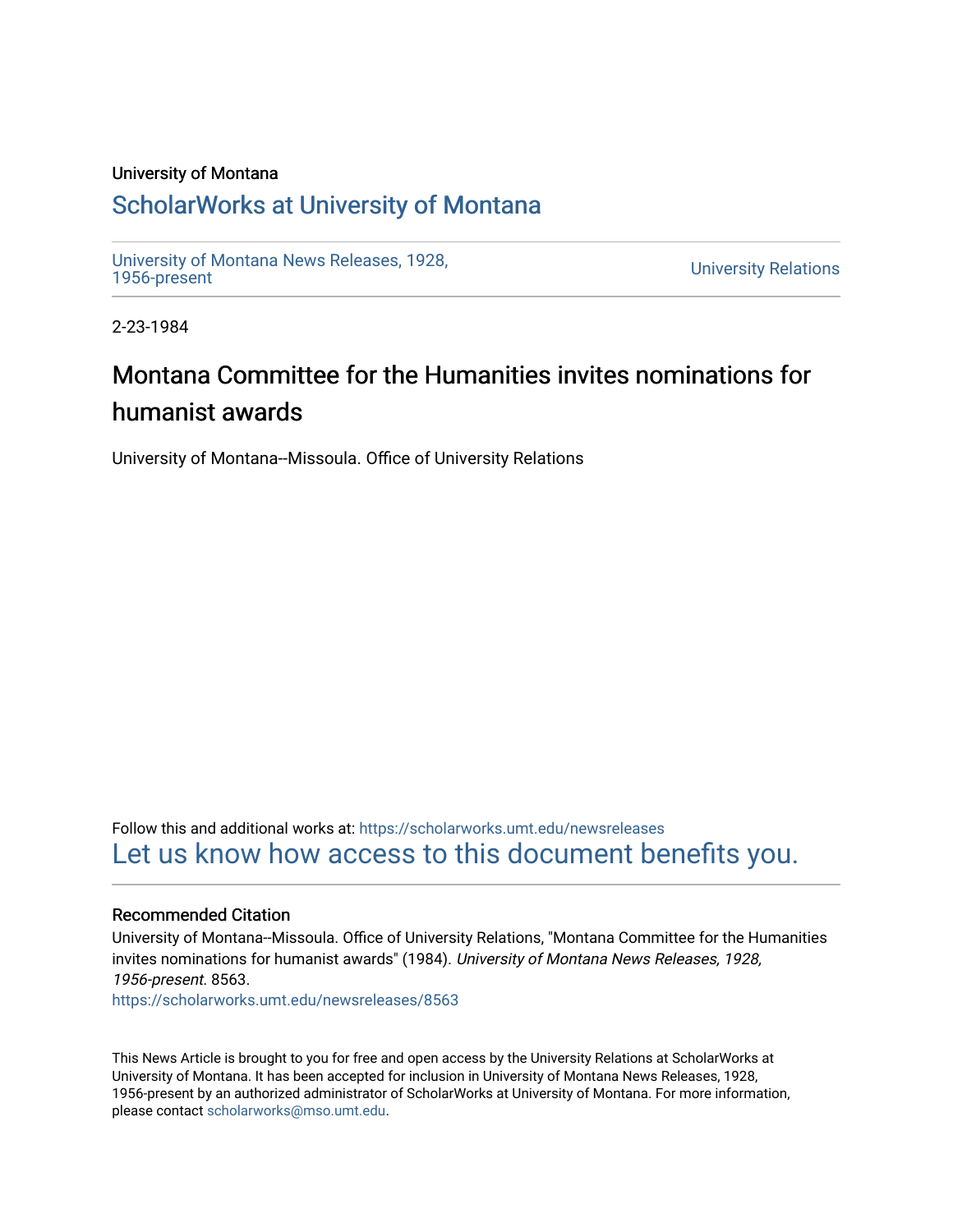

**Office of University Relations • Missoula, Montana 59812 • (406) 243-2522**

**MEDIA RELEASE** 

Simmons/vsl 2/23/84 state + weeklies

MONTANA COMMITTEE FOR THE HUMANITIES INVITES NOMINATIONS FOR HUMANIST AWARDS

MISSOULA—

The Montana Committee for the Humanities, based in Missoula, announces a new program of awards in the humanities. Nomination forms were mailed this week to 4,000 individuals and groups who regularly receive MCH information. Any Montana resident, organization or institution may submit a nomination,,

The deadline for submission of completed nomination forms is March 18.

Additional forms are available from the MCH offices, P.O. Box 8036, Hellgate Station, Missoula, MT 59807, or call 243-6022.

Two awards will be presented at a banquet in Helena Friday, May 11, during a statewide humanist conference titled: "Montana Myths: Sacred Stories, Sacred Cows."

The awards program recognizes significant achievement in or contributions to the fields of the humanities by individuals, organizations or institutions. The achievements or contributions must be of state or regional significance and must demonstrate a continuing commitment to the humanities in a context which serves to illuminate Montana values, history and culture.

The primary goal of the MCH is to stimulate public dialogue among scholars in the humanities and the public on issues having a bearing on public policy, community interests or concerns and the current conditions of national life.

The MCH celebrated its 10th anniversary as a statewide organization in 1983,